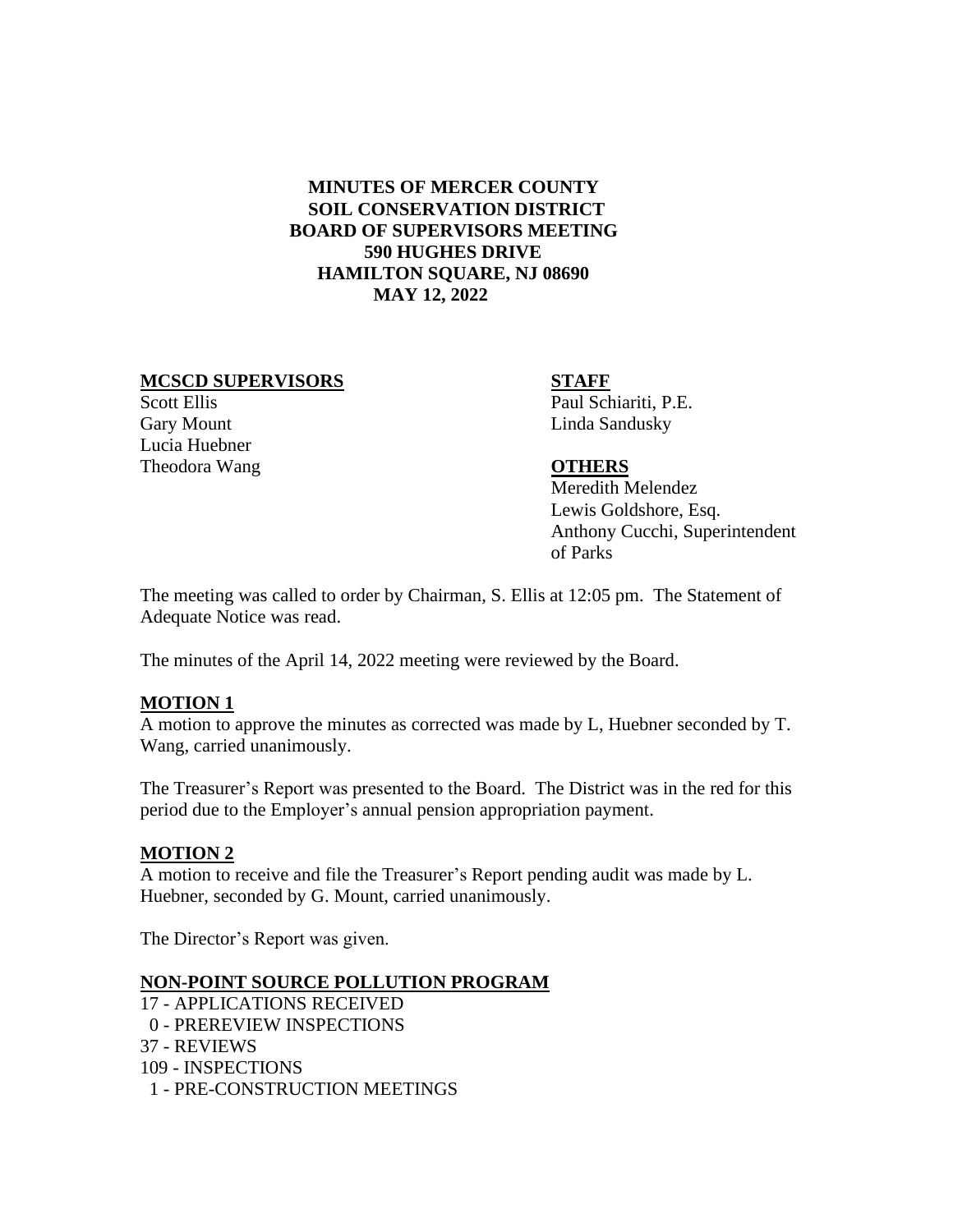#### 25 - FINAL REPORTS OF COMPLIANCE

- 6 CONDITIONAL REPORTS OF COMPLIANCE
- 0 VIOLATION NOTICES
- 0 STOP WORK ORDERS
- 0 DENIALS
- 1 CERTIFICATION DELEGATIONS
- 2 251 EXEMPTION DETERMINATIONS

# **CHAPTER 251**

Field inspections have been geared towards project close outs and Final Reports of Compliance, since we are within one of the two optimum seeding seasons (March  $15<sup>th</sup>$ through April 30<sup>th</sup> and August 15<sup>th</sup> through October 15<sup>th</sup>). Due to wet weather conditions (5.7 inches of precipitation – 1.6 inches above average - throughout Mercer County from 04-03-22 to 05-02-22) and cooler temperatures, the season may be extended somewhat, on a case-by-case basis. There has been particular difficulty in finishing infiltration basins. Typically, at the end of a project, a sand layer or bio-retention soil mix is provided in the bottom of the infiltration basin. However, most basins have remained saturated throughout the season, making this task difficult.

Soil Erosion and Sediment Control plans are now being received that incorporate the New Jersey Department of Environmental Protection's (NJDEP's) latest stormwater management requirements that address Green Infrastructure (GI). Essentially, the use of GI, encourages infiltration and or capture and reuse of stormwater by infiltration basins, bio-retention, dry-wells, green-roofs, pervious pavements, and rain barrels. The concept requires treatment on a much smaller scale, which in turn, requires a greater number of facilities to accomplish the goals. These new requirements have created challenges for the review of plans from a technical aspect, with significantly larger and complicated stormwater management reports.

#### **HUNT LAKE DAM**

The District Manager placed a request for the Dam embankments and spillway be mowed by the Hopewell Township Public Works Department.

The District Manager also reached out to Frank Minch regarding the pre-planning of a meeting to discuss Hunt Lake Dam.

The District Manager attended a virtual presentation regarding Dam Removal Funding on 04-27-2022, by the New Jersey Statewide Dam Removal Partnership. Speakers from the US Army Corps. of Engineers (USACE) provided guidance for the process of pursuing funding through the USACE.

#### **POSTER CONTEST**

The District received posters from several other Districts, for statewide judging. The District Manager has been in contact with Executive Director of the NJACD regarding scheduling a time for them to retrieve the winning posters.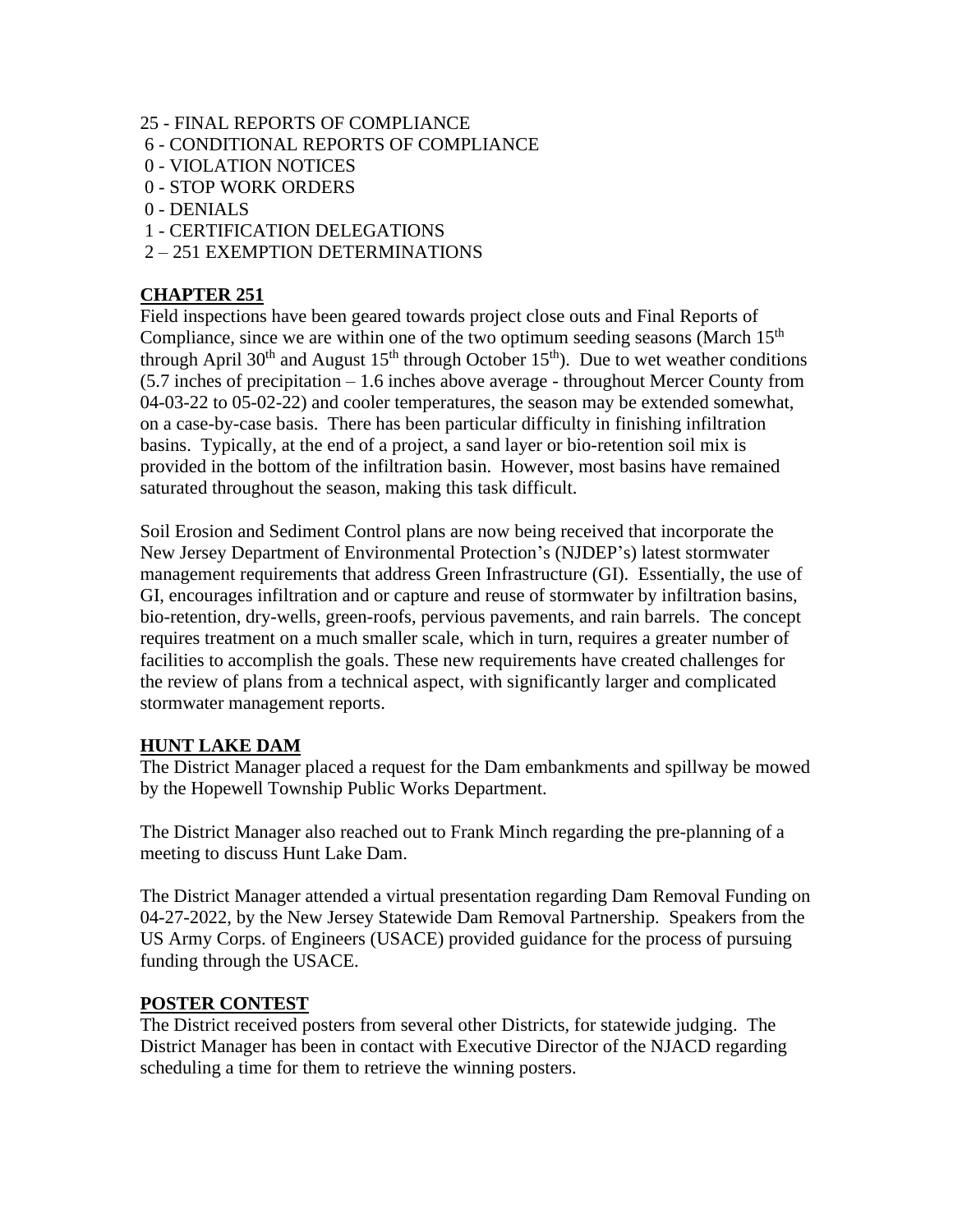## **MOTION 3**

A motion to approve the Director's Report was made by T. Wang, seconded by L. Huebner, carried unanimously.

# **CORRESPONDENCE**

A Proclamation from Governor Murphy was received for Soil & Water Stewardship Week.

# **CHAPTER 251**

|              | 2022-6244-T  | 2022-6253-E  | 2022-6255-H  |
|--------------|--------------|--------------|--------------|
| 2019-5707-T  |              |              |              |
| NJG0295388   | 2021-6168-H  | 2019-5762-H  | 2018-5642-H  |
| 2016-5332-HT | 2022-6264-HT | 2022-6268-HT | 2021-6103-L  |
| NIG0282847   | 2022-6256-L  | 2022-6262-L  | 2022-6265-L  |
| 2022-6248-P  | 2022-6246-P  | 2021-6179-P  | 2022-6204-P  |
| 2022-6205-P  | 2022-6261-P  | 2022-6263-P  | 2022-6252-P  |
| 2022-6260-P  | 2022-6258-P  | 2021-6124-R  | 2021-6171-WW |
|              |              |              |              |

# **MOTION 4**

A motion to approve plans recommended for certification by staff was made by G. Mount, seconded by T. Wang, carried unanimously.

# **EXTENSION UPDATE**

The Extension Office is fully open and 100% back to normal.

M. Melendez wrote a Plant & Pest Advisory entitled: The NJ Plastic Bag Ban and Your Retail Farm Market, to address the plastic bag ban in New Jersey. There were multiple questions related to this issue at the Vegetable Growers Association Meeting. M. Melendez contacted DEP for a clearer directive on this issue.

Wes Kline is scheduled to retire June 1, 2022. The Extension will have funding to keep Jen Mathews as a full-time employee on staff. She is basically conducting grant management and educator work.

M. Melendez is continuing to work with National Association State Departments of Agriculture on training for inspectors and technical assistance providers. She is also working with the Michigan State University Student Farm, conducting round two of the Readiness Review Training, and is in the field conducting risk assessments and hands on activities. M. Melendez will be talking about moisture and condensation in coolers and associated produce risks. The goal is to use this training in other student farms across the country.

# **UNFINISHED BUSINESS**

## **HUNT LAKE DAM**

L. Goldshore, Esq. and the District Manager received an email response from Paul Stofa, Chief Advisor, Office of the Deputy Commissioner Legal, Regulatory, and Legislative